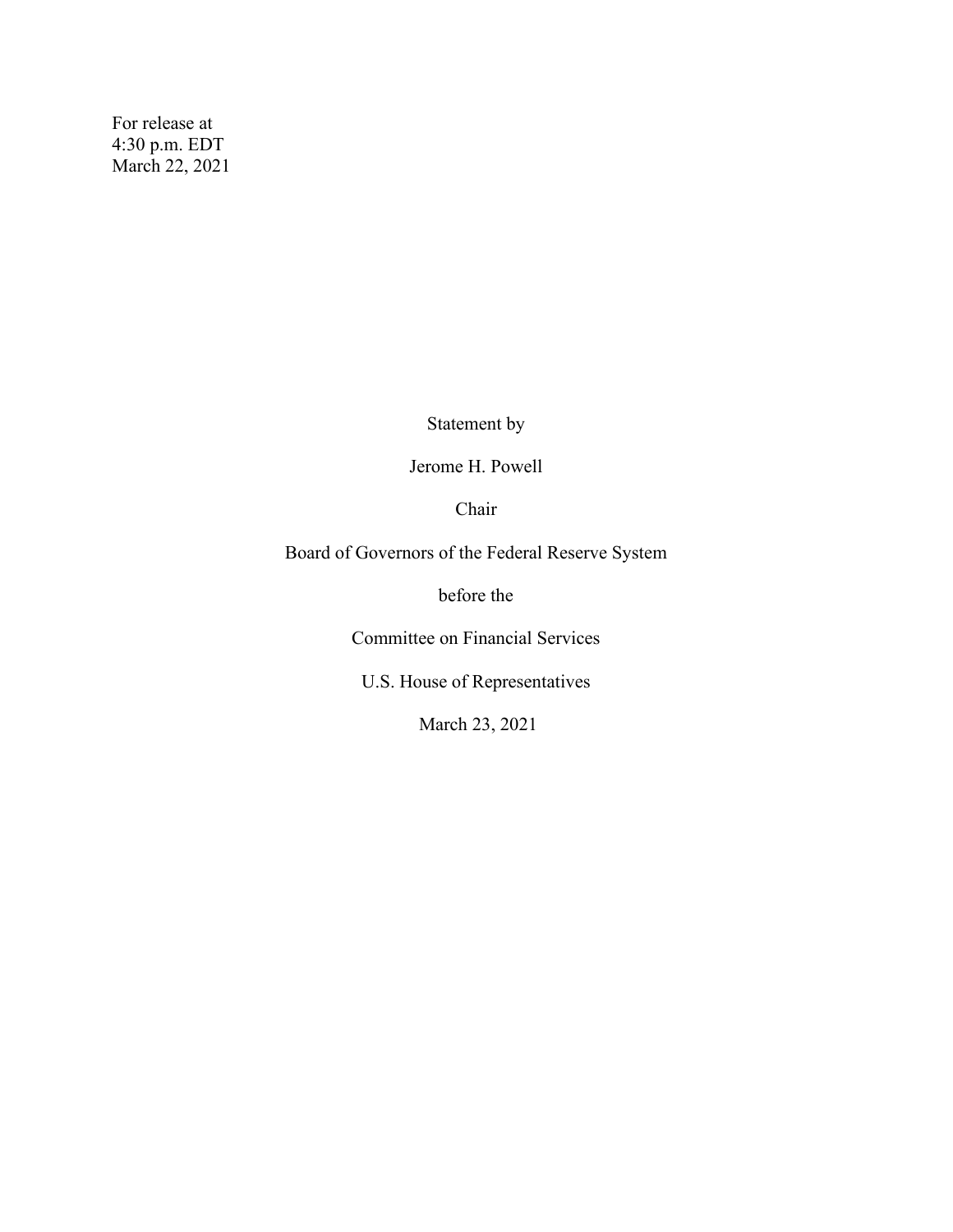Chairwoman Waters, Ranking Member McHenry, and other members of the Committee, thank you for the opportunity to discuss the measures we have taken to address the hardship wrought by the pandemic.

I would like to start by noting the upcoming one-year anniversary of the CARES Act (Coronavirus Aid, Relief, and Economic Security Act). With unanimous approval, Congress provided by far the fastest and largest response to any postwar economic downturn, offering fiscal support for households, businesses, health-care providers, and state and local governments. This historically important legislation provided critical support in our nation's hour of need. As the virus arrived in force, our immediate challenge was to limit the severity and duration of the fallout to avoid longer-run damage. At the Fed, we also acted with unprecedented speed and force, using the full range of policy tools at our disposal.

Today the situation is much improved. While the economic fallout has been real and widespread, the worst was avoided by swift and vigorous action—from Congress and the Federal Reserve, from across government and cities and towns, and from individuals, communities, and the private sector. More people held on to their jobs, more businesses kept their doors open, and more incomes were saved. But the recovery is far from complete, so, at the Fed, we will continue to provide the economy the support that it needs for as long as it takes.

As we have emphasized throughout the pandemic, the path of the economy continues to depend on the course of the virus. Since January, the number of new cases, hospitalizations, and deaths has fallen, and ongoing vaccinations offer hope for a return to more normal conditions later this year. In the meantime, continued social distancing and mask wearing will help us reach that goal.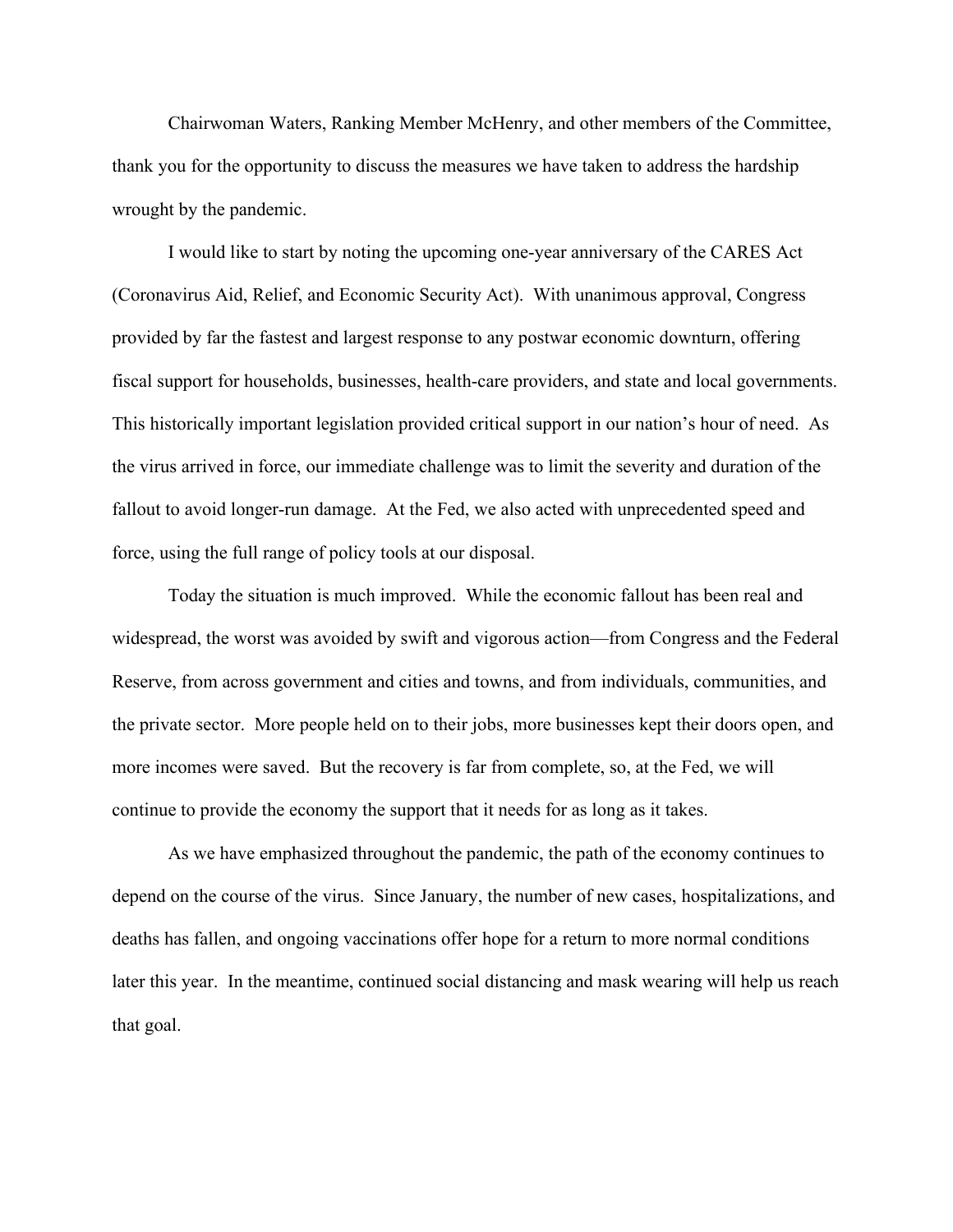Indicators of economic activity and employment have turned up recently. Household spending on goods has risen notably so far this year, although spending on services remains low, especially in sectors that typically require in-person gatherings. The housing sector has more than fully recovered from the downturn, while business investment and manufacturing production have also picked up.

As with overall economic activity, conditions in the labor market have recently improved. Employment rose by 379,000 in February, as the leisure and hospitality sector recouped about two-thirds of the jobs it lost in December and January.

The recovery has progressed more quickly than generally expected and looks to be strengthening. This is due in significant part to the unprecedented fiscal and monetary policy actions I mentioned, which provided essential support to households, businesses, and communities.

However, the sectors of the economy most adversely affected by the resurgence of the virus, and by greater social distancing, remain weak, and the unemployment rate—still elevated at 6.2 percent—underestimates the shortfall, particularly as labor market participation remains notably below pre-pandemic levels.

We welcome this progress, but will not lose sight of the millions of Americans who are still hurting, including lower-wage workers in the services sector, African Americans, Hispanics, and other minority groups that have been especially hard hit.

The Federal Reserve's response has been guided by our mandate to promote maximum employment and stable prices for the American people, along with our responsibilities to promote the stability of the financial system.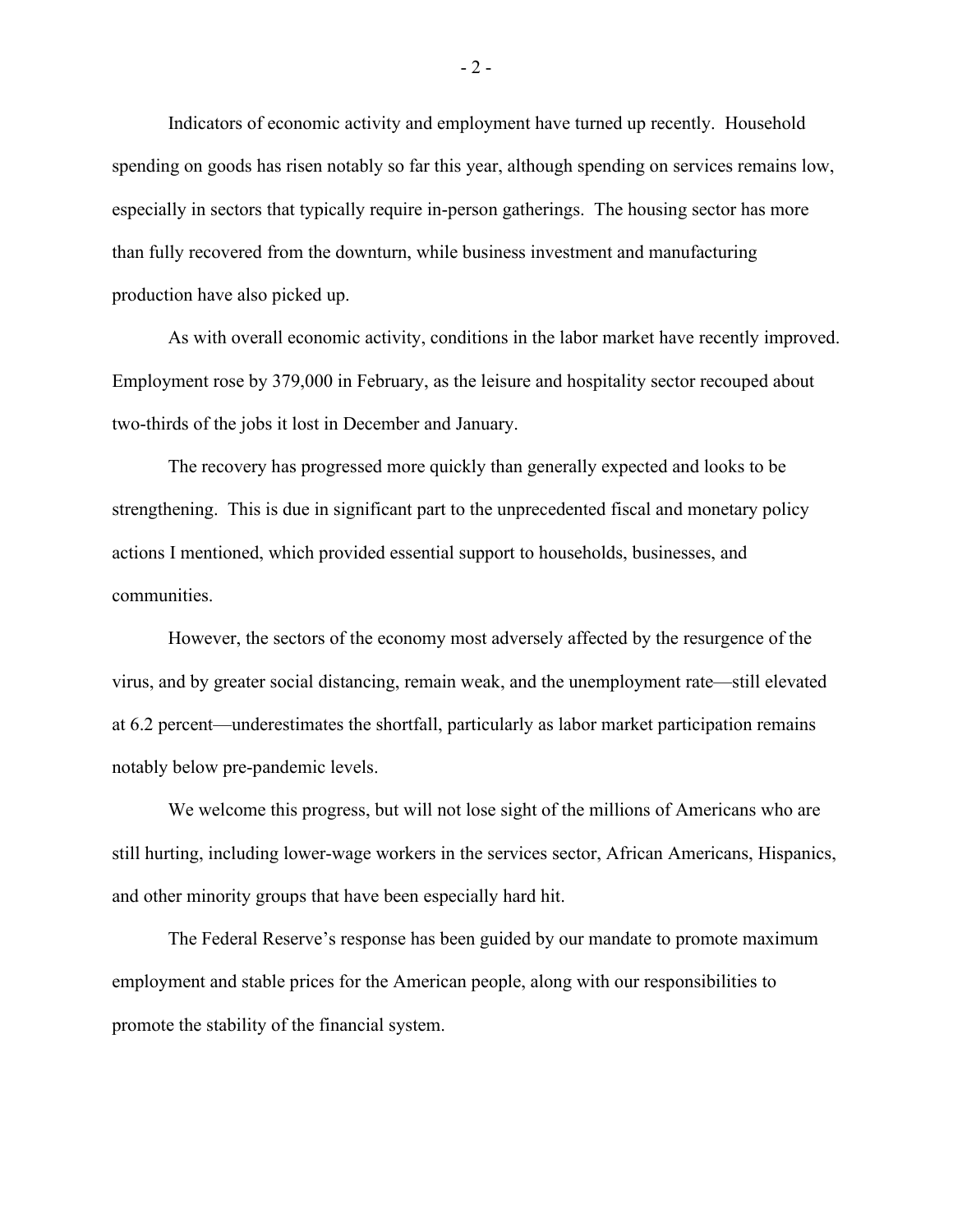When financial markets came under intense pressure last year, we took broad and forceful actions, deploying both our conventional and emergency lending tools to more directly support the flow of credit. Our actions, taken together, helped unlock more than \$2 trillion in funding to support businesses large and small, nonprofits, and state and local governments between April and December. This support, in turn, has helped keep organizations from shuttering and put employers in both a better position to keep workers on and to hire them back as the recovery continues.

Our programs served as a backstop to key credit markets and helped restore the flow of credit from private lenders through normal channels. We deployed these lending powers to an unprecedented extent last year. Our emergency lending powers require the approval of the Treasury and are available only in very unusual circumstances.

Many of these programs were supported by funding from the CARES Act. Those facilities provided essential support through a very difficult year. They are now closed, and the Federal Reserve has returned the large majority of the Treasury's CARES Act equity, as required by law. Our other emergency lending facilities are following suit imminently, although we recently extended the PPPLF (Paycheck Protection Program Lending Facility) for another quarter to continue to support the PPP (Paycheck Protection Program).

Everything the Fed does is in service to our public mission. We are committed to using our full range of tools to support the economy and to help assure that the recovery from this difficult period will be as robust as possible on behalf of communities, families, and businesses across the country.

Thank you. I look forward to your questions.

- 3 -